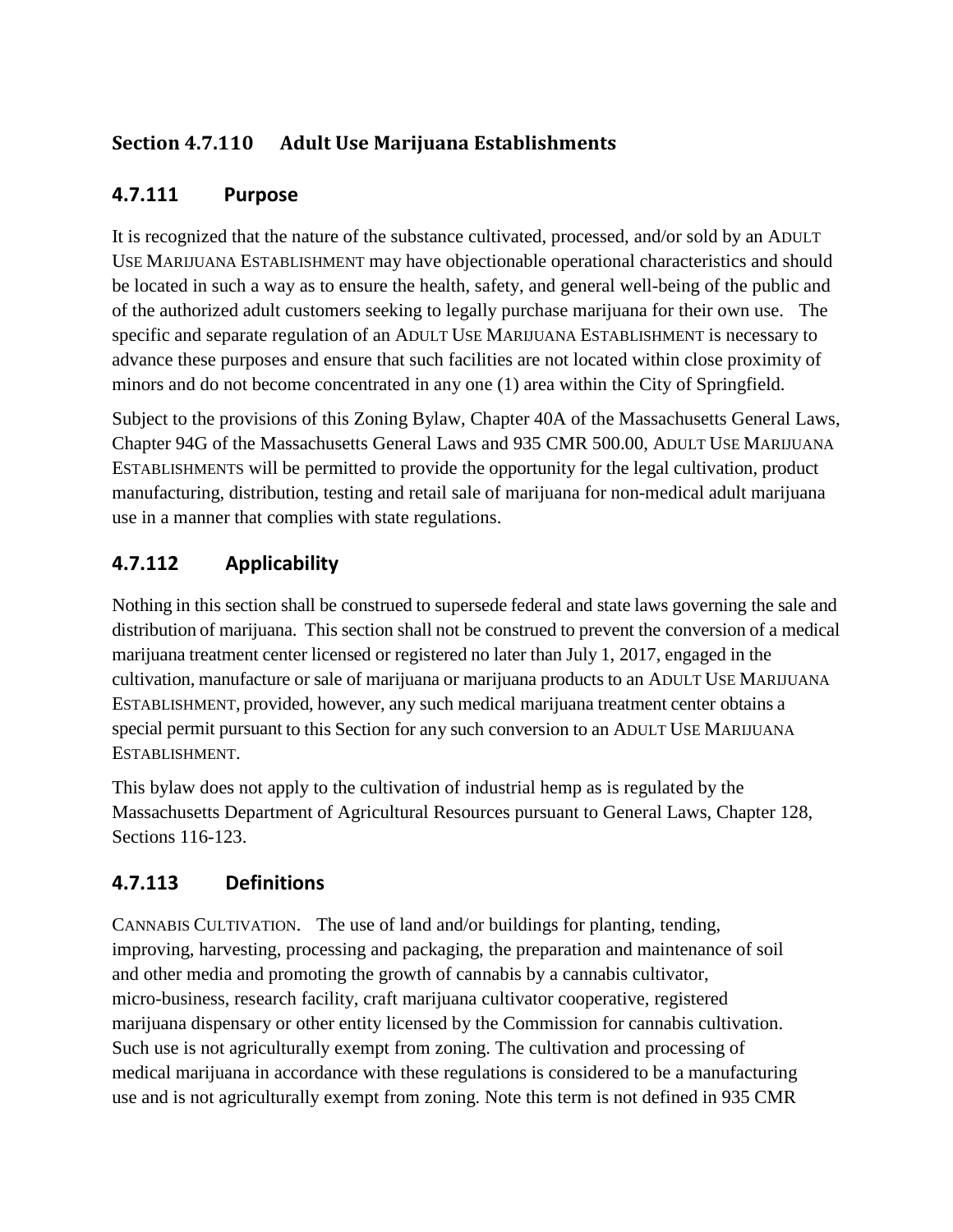500.

CANNABINOID. Any of several compounds produced by marijuana plants that have medical and psychotropic effects.

CANNABINOID PROFILE. Amounts, expressed as the dry-weight percentages, of delta-nine-tetrahydrocannabinol, cannabidiol, tetrehydrocannabinolic acid and cannabidiolic acid in a marijuana product. Amounts of other cannabinoids may be required by the commission.

CEASES TO OPERATE. Marijuana Establishment closes and does not transact business for a period greater than sixty (60) days with no substantial action taken to reopen. The Commission may determine that an establishment has ceased to operate based on its actual or apparent termination of operations.

CLOSE ASSOCIATE. A person who holds a relevant financial interest in, or is entitled to exercise power in, the business of an applicant or licensee and, by virtue of that interest or power, is able to exercise a significant influence over the management or operation of a marijuana establishment.

CONSUMER. A person who is at least twenty one (21) years of age.

CONTROLLING PERSON. An officer, board member or other individual who has a financial or voting interest of ten (10) per cent or greater in a marijuana establishment.

COMMISSION. Means the Massachusetts Cannabis Control Commission established by M.G.L. c. 10, § 76, or its designee. The Commission has authority to implement the state marijuana laws, which include, but are not limited to, St.2016, c. 334 as amended by St. 2017, c.55,, M.G.L. c. 94G, and 935 CMR 500.000.

CRAFT MARIJUANA CULTIVATOR COOPERATIVE. A marijuana cultivator comprised of residents of the commonwealth organized as a limited liability company or limited liability partnership under the laws of the commonwealth, or an appropriate business structure as determined by the commission, and that is licensed to cultivate, obtain, manufacture, process, package and brand marijuana and marijuana products to deliver marijuana to marijuana establishments but not to consumers.

CULTIVATION BATCH. A collection of marijuana plants from the same seed or plant stock that are cultivated and harvested together, and receive an identical propagation and cultivation treatment, including, but not limited to: growing media, ambient conditions, watering and light regimes and agricultural or hydroponic inputs. The marijuana licensee shall assign and record a unique, sequential alphanumeric identifier to each cultivation batch for the purposes of production tracking, product labeling and product recalls.

EXPERIENCED MARIJUANA ESTABLISHMENT OPERATOR. A medical marijuana treatment center as defined in M.G.L. Chapter 369 of the Acts of 2012 with a registration in good standing, or (I) a reorganized marijuana business established by a vote of at least 2/3 of the board of directors of an entity that submitted an application for a registration to operate a medical marijuana treatment center to the department of public health before October 1, 2015 and was issued a provisional registration to operate a medical marijuana treatment center by the department of public health before the effective date of this chapter.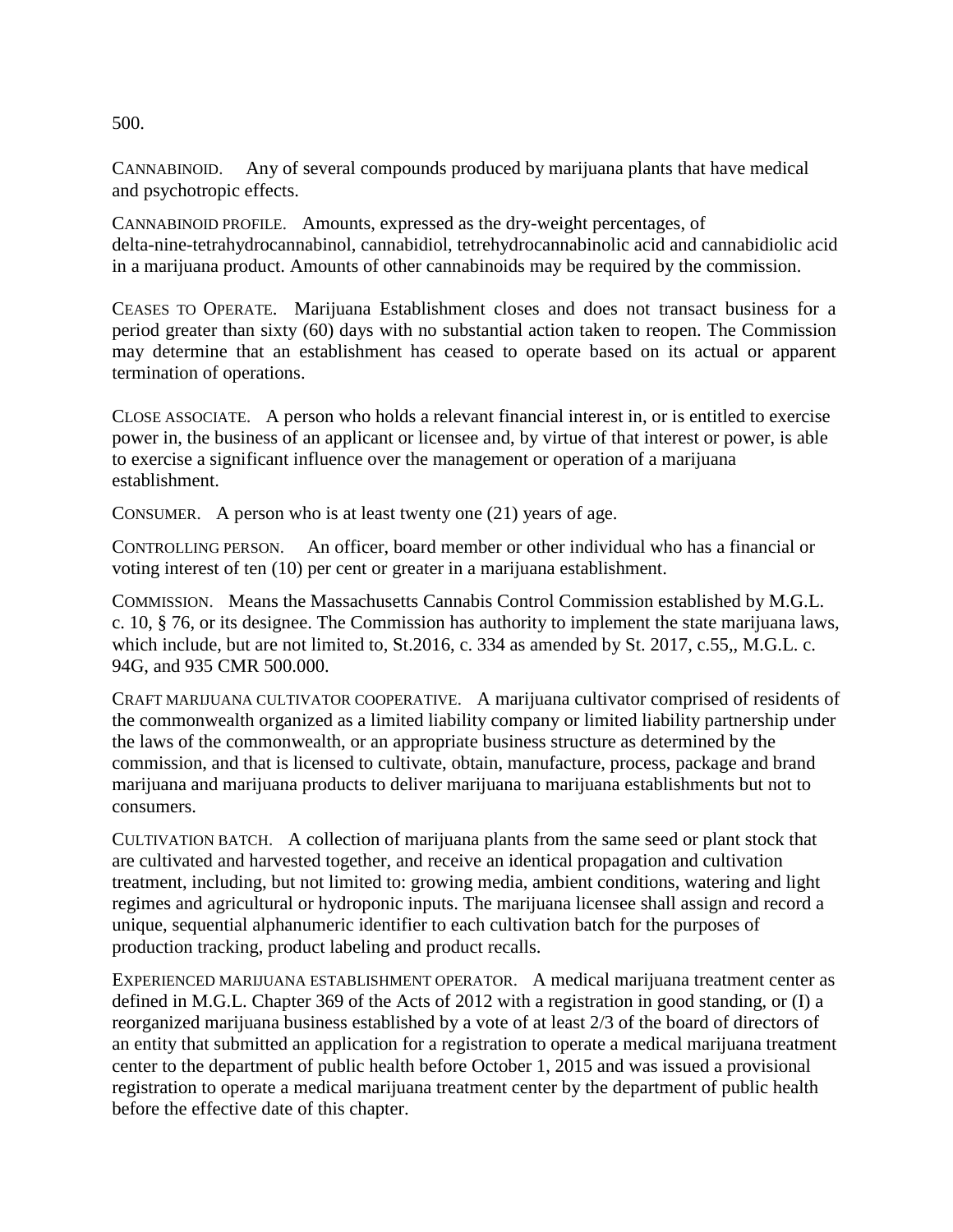FINISHED MARIJUANA. Usable marijuana, cannabis resin or cannabis concentrate.

HEMP. The plant of the genus Cannabis or any part of the plant, whether growing or not, with a delta-9-tetrahydrocannabinol concentration that does not exceed 0.3 per cent on a dry weight basis of any part of the plant of the genus Cannabis, or per volume or weight of marijuana product, or the combined per cent of delta-9-tetrahydrocannabinol and tetrahydrocannabinolic acid in any part of the plant of the genus Cannabis regardless of moisture content.

HOST COMMUNITY. A municipality in which a marijuana establishment or a medical marijuana treatment center is located or in which an applicant has proposed locating a marijuana establishment or a medical marijuana treatment center.

HOST COMMUNITY AGREEMENT. An agreement, pursuant to General Laws, Chapter 94G, Section 3(d), between a Cannabis Establishment and a municipality setting forth additional conditions for the operation of a Cannabis Establishment, including stipulations of responsibility between the parties and a up to 3% host agreement revenue sharing. Note this term is not defined in 935 CMR 500.

INDEPENDENT TESTING LABORATORY. A laboratory that is licensed by the Commission and is: (I) accredited to the most current International Organization for Standardization 17025 by a third-party accrediting body that is a signatory to the International Laboratory Accreditation Cooperation mutual recognition arrangement or that is otherwise approved by the commission; (ii) independent financially from any medical marijuana treatment center or any licensee or marijuana establishment for which it conducts a test; and (iii) qualified to test marijuana in compliance with regulations promulgated by the Commission.

STANDARDS TESTING LABORATORY. An entity that would otherwise qualify to be an independent testing laboratory but instead performs blind tests to verify the results of an independent testing laboratory at the request of the Commission.

LABORATORY AGENT. An employee of an independent testing laboratory who transports, possesses or tests marijuana.

LICENSEE. A person or entity licensed by the commission to operate a marijuana establishment.

MANUFACTURE. To compound, blend, extract, infuse or otherwise make or prepare a marijuana product.

MARIJUANA or MARIHUANA. All parts of any plant of the genus Cannabis, not excepted below and whether growing or not; the seeds thereof; and resin extracted from any part of the plant; and every compound, manufacture, salt, derivative, mixture or preparation of the plant, its seeds or resin including tetrahydrocannabinol as defined in section 1 of chapter 94C; provided, however, that "marijuana'' shall not include: (I) the mature stalks of the plant, fiber produced from the stalks, oil, or cake made from the seeds of the plant, any other compound, manufacture, salt, derivative, mixture or preparation of the mature stalks, fiber, oil or cake made from the seeds of the plant or the sterilized seed of the plant that is incapable of germination; (ii) hemp; or (iii) the weight of any other ingredient combined with marijuana to prepare topical or oral administrations, food, drink or other products.

MARIJUANA ACCESSORIES. Equipment, products, devices or materials of any kind that are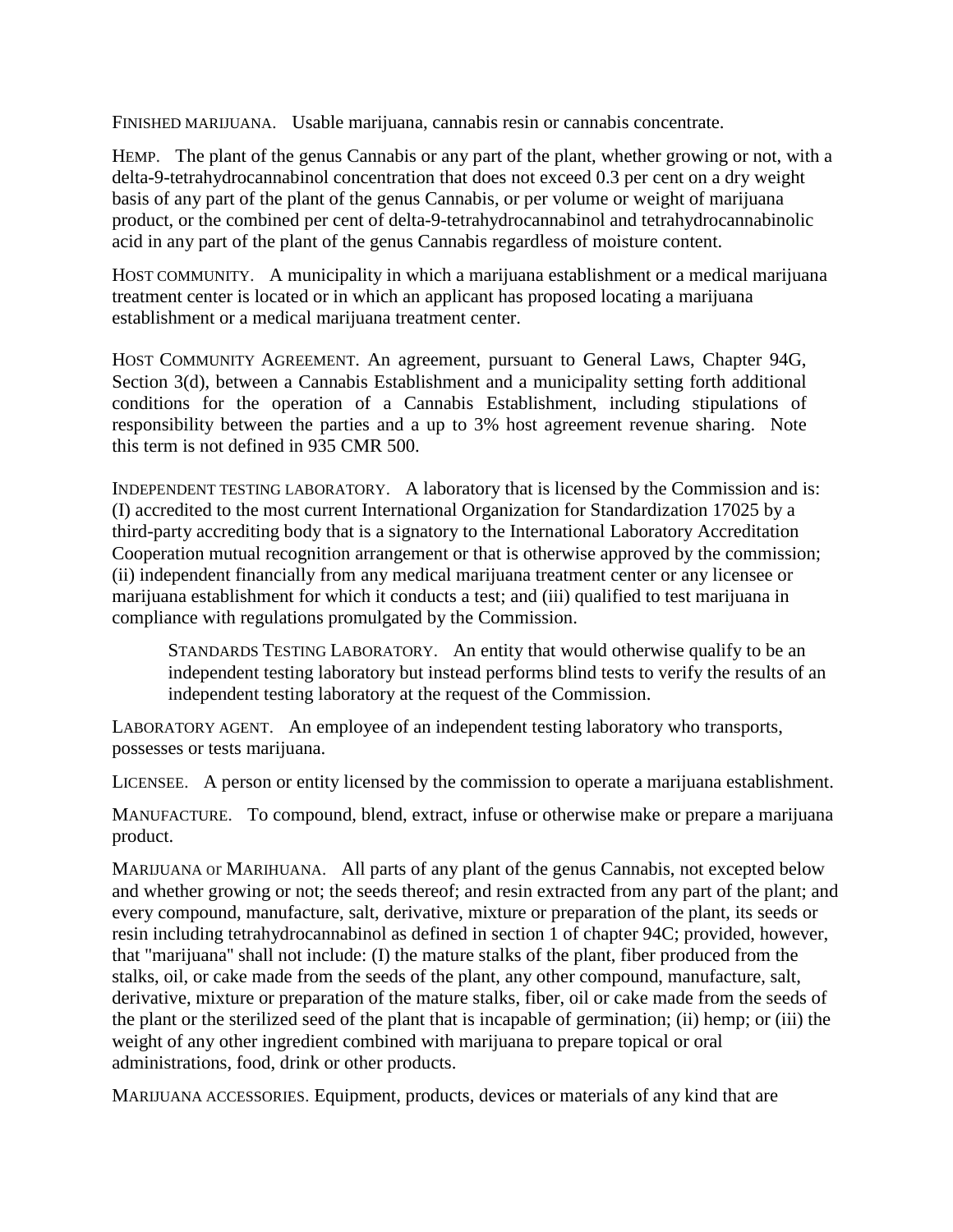intended or designed for use in planting, propagating, cultivating, growing, harvesting, manufacturing, compounding, converting, producing, processing, preparing, testing, analyzing, packaging, repackaging, storing, containing, ingesting, inhaling or otherwise introducing marijuana into the human body.

MARIJUANA CULTIVATOR. An entity licensed to cultivate, process and package marijuana, to deliver marijuana to marijuana establishments and to transfer marijuana to other marijuana establishments, but not to consumers.

MARIJUANA ESTABLISHMENT. A marijuana cultivator, independent testing laboratory, marijuana product manufacturer, marijuana retailer or any other type of licensed marijuana-related business.

MARIJUANA MICRO-BUSINESS. A microbusiness is a co-located Tier 1 or Tier 2 MARIJUANA CULTIVATOR, MARIJUANA PRODUCT MANUFACTURER, and marijuana delivery service. A microbusiness licensee shall not have an ownership stake in any other marijuana establishment and a majority of its executives or members must have been residents of Massachusetts for no less than 12 months prior to application is eligible to apply for a micro-business license.

MARIJUANA PRODUCT MANUFACTURER. An entity licensed to obtain, manufacture, process and package marijuana and marijuana products, to deliver marijuana and marijuana products to marijuana establishments and to transfer marijuana and marijuana products to other marijuana establishments, but not to consumers.

MARIJUANA/CANNABIS PRODUCTS. Products that have been manufactured and contain marijuana or an extract from marijuana, including concentrated forms of marijuana and products composed of marijuana and other ingredients that are intended for use or consumption, including edible products, beverages, topical products, ointments, oils and tinctures.

MARIJUANA RETAILER. An entity licensed to purchase and deliver marijuana and marijuana products from marijuana establishments and to deliver, sell or otherwise transfer marijuana and marijuana products to marijuana establishments and to consumers.

STOREFRONT RETAILER. A marijuana retailer that provides a retail location accessible to consumers 21 years of age or older or in possession of a registration card demonstrating that the individual is a registered qualifying patient with the Medical Use of Marijuana Program, if the retail store is co-located with a medical marijuana treatment center.

DELIVERY-ONLY RETAILER. A marijuana retailer that does not provide a retail location accessible to the public, but is authorized to deliver directly from a marijuana cultivator facility, Craft Marijuana Cultivator Cooperative facility, marijuana product manufacturer facility, or micro-business.

MARIJUANA SOCIAL CONSUMPTION ESTABLISHMENT. A marijuana social consumption establishment may purchase marijuana from licensed marijuana establishments and sell single servings of marijuana to consumers for consumption on the premises.

PRIMARY USE. A primary use marijuana social consumption license shall be required for any commercial enterprise for which 51% or more of average monthly revenue is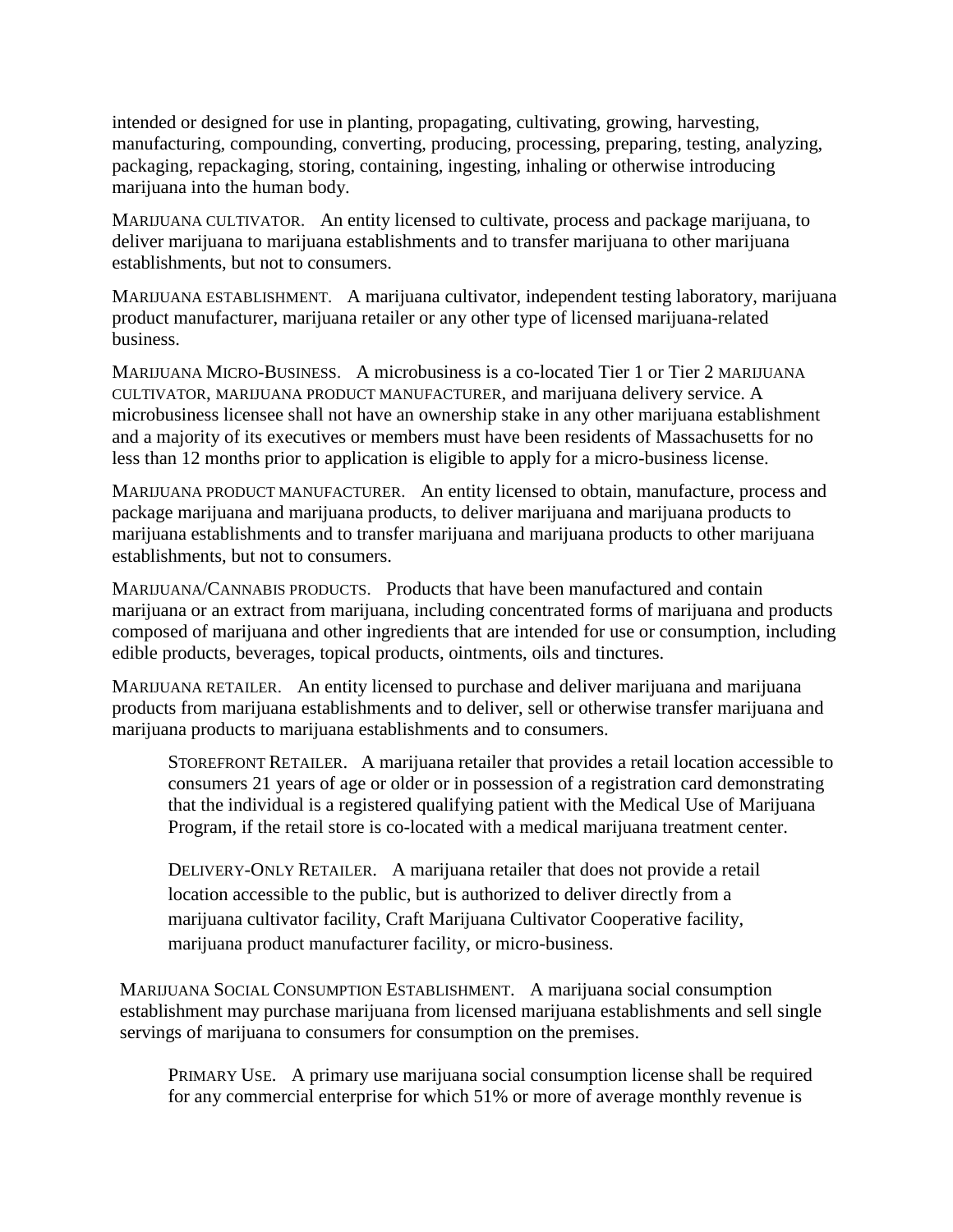derived from the sale of marijuana products to be consumed on the premises (e.g. cannabis café).

MIXED USE. A mixed use marijuana social consumption license shall be required for any commercial enterprise for which the consumption of marijuana is a secondary or shared purpose to a non-cannabis business purpose. (e.g. massage studio that uses cannabis-infused lotion).

MARIJUANA RESEARCH FACILITY. An academic institution, non-profit corporation or domestic corporation or entity authorized to do business in the Commonwealth of Massachusetts. A marijuana research facility may cultivate, purchase or otherwise acquire marijuana for the purpose of conducting research regarding marijuana and marijuana products. Any research involving humans must be authorized by an Institutional Review Board. A marijuana research facility may not sell marijuana cultivated under its research license, but may also hold a marijuana retailer license.

MARIJUANA TRANSPORTER. An entity may only transport marijuana or marijuana products when such transportation is not already authorized under a marijuana establishment license if it is licensed as a Marijuana Transporter:

THIRD PARTY TRANSPORTER. An entity registered to do business in Massachusetts that does not hold another marijuana establishment license pursuant to 935 CMR 500.050 and is not registered as a registered marijuana dispensary pursuant to 105 CMR 725.000.

EXISTING LICENSEE TRANSPORTER. A Marijuana Establishment that wishes to contract with other marijuana establishments to transport their marijuana and marijuana products to other marijuana establishments.

MYCOTOXIN. A secondary metabolite of a microfungus that is capable of causing death or illness in humans and other animals. For the purposes of this chapter, mycotoxin shall include alfatoxin B1, alfatoxin B2, alfatoxin G1, alfatoxin G2 and ochratoxin A.

PROCESS or PROCESSING. To harvest, dry, cure, trim and separate parts of the marijuana plant by manual or mechanical means, except it shall not include manufacture as defined in this section.

PRODUCTION BATCH. A batch of finished plant material, cannabis resin, cannabis concentrate or marijuana-infused product made at the same time, using the same methods, equipment and ingredients. The licensee shall assign and record a unique, sequential alphanumeric identifier to each production batch for the purposes of production tracking, product labeling and product recalls. All production batches shall be traceable to 1 or more marijuana cultivation batches.

PROPAGATION. The reproduction of cannabis or marijuana plants by seeds, cuttings, or grafting.

PROVISIONAL MARIJUANA ESTABLISHMENT LICENSE. A certificate issued by the Commission confirming that a Marijuana Establishment has completed the application process.

RESIDUAL SOLVENT. A volatile organic chemical used in the manufacture of a marijuana product and that is not completely removed by practical manufacturing techniques.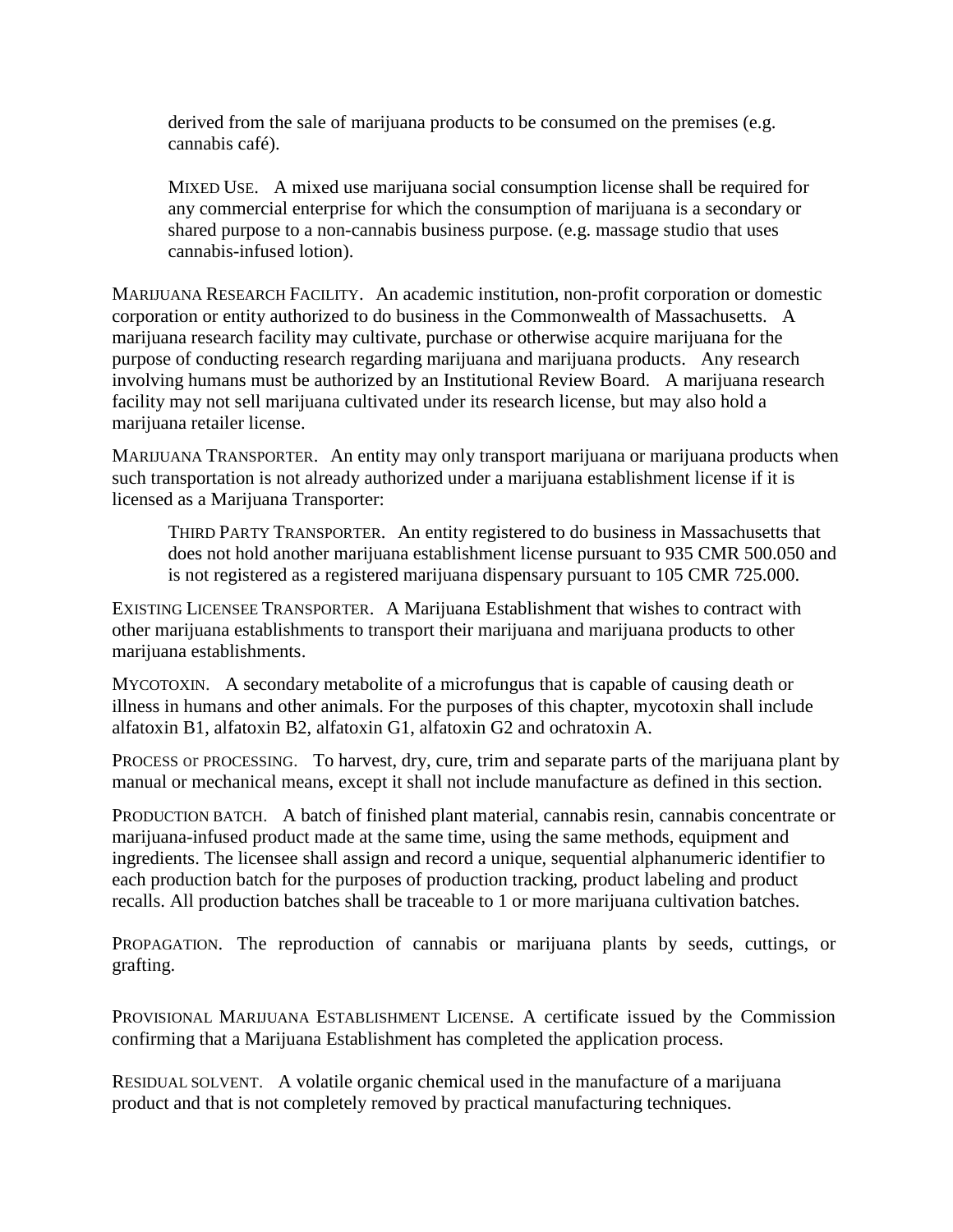TERPENOID. An isoprene that are the aromatic compounds found in cannabis, including, but not limited to: limonene, myrcene, pinene, linalool, eucalyptol, δ-terpinene, %EF-caryophyllene, caryophyllene oxide, nerolidol and phytol.

UNREASONABLY IMPRACTICABLE. A measure or measures necessary to comply with the regulations, ordinances or by-laws adopted pursuant to this ordinance which subjects licensees to unreasonable risk or require such a high investment of risk, money, time or any other resource or asset that a reasonably prudent businessperson would not operate a marijuana establishment.

# **4.7.114 Use Requirements**

All ADULT USE MARIJUANA ESTABLISHMENTS shall be required to obtain a Tier 3 Special Permit from the City Council. All ADULT USE MARIJUANA ESTABLISHMENTS must also comply with the following:

- A. Location:
	- 1. ADULT USE MARIJUANA ESTABLISHMENTS are encouraged to utilize existing buildings, where possible.
	- 2. No ADULT USE MARIJUANA ESTABLISHMENT shall be located within five hundred (500) feet of pre-existing public or private school providing education in kindergarten or any of grades one (1) through twelve (12), in operation at the time of application for a special permit. Distance shall be measured in a straight line from the nearest point of the property line in question to the nearest point of the property line where the ADULT USE MARIJUANA ESTABLISHMENT is or will be located. In any case where the measurement is determined to be in question, the City Council may require verification of distances by a Registered Land Surveyor.
	- 3. No ADULT USE MARIJUANA ESTABLISHMENT shall be located inside a building containing residential units, including transient housing such as lodging houses, group homes, transient housing, motels, hotels and dormitories. Provided further, this provision shall not apply to ADULT USE MARIJUANA RETAILERS located in a Business C district.
	- 4. No ADULT USE MARIJUANA ESTABLISHMENT, with the exception of an ADULT USE MARIJUANA RETAILER, shall be located within two hundred fifty (250) feet of a residence, a building containing residences, (including commercial residential uses such as hotels, motels, lodging houses, etc.) or a residential zoning district.
	- 5. No ADULT USE MARIJUANA RETAILER shall be located within three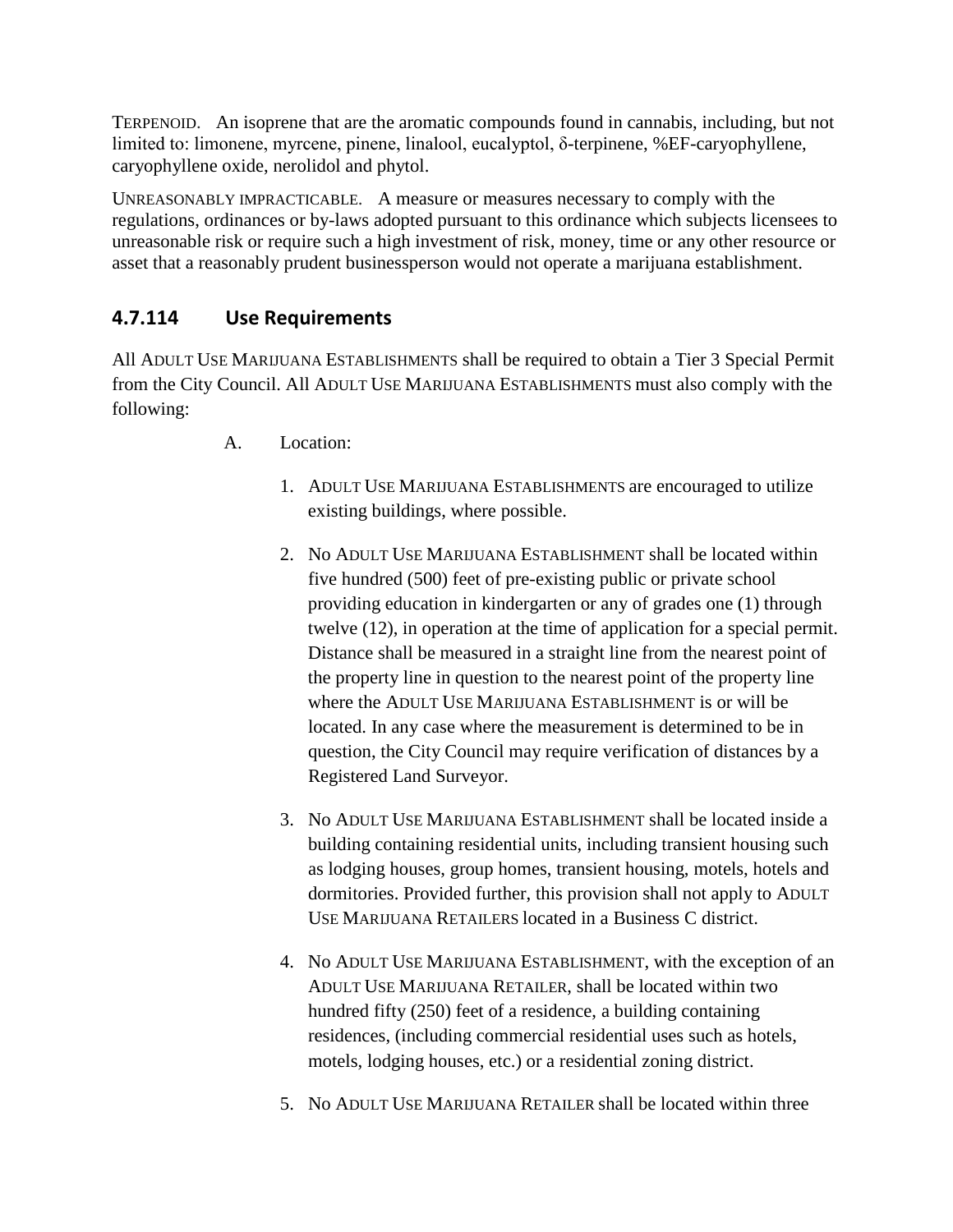hundred (300) feet of another MARIJUANA RETAILER.

- 6. No ADULT USE MARIJUANA ESTABLISHMENT is permitted to utilize or provide a drive-up service window.
- 7. ADULT USE MARIJUANA RETAILER shall only be allowed on streets as identified on the attached list, referenced as "Exhibit A" and further an ADULT USE MARIJUANA RETAILER shall only be allowed in Business A, Business B, Business C, Riverfront, Industrial Park and Industrial A districts.
- 8. No ADULT USE MARIJUANA RETAILER shall be located on a parcel which is fifty (50) feet from a residentially zone property, unless that parcel contains a minimum of 20,000 square feet. Provided further, that the ADULT USE MARIJUANA RETAILER shall be at least fifty (50) feet from the nearest residence.
- B. Other Requirements:
	- 1. The number of ADULT USE MARIJUANA RETAILERS permitted to be located within the City of Springfield shall not exceed fifteen (15).
	- 2. Any type of ADULT USE MARIJUANA ESTABLISHMENT may only be involved in the uses permitted by its definition and may not include other businesses or services.
	- 3. No marijuana shall be smoked, eaten or otherwise consumed or ingested within and/or on the premises.
	- 4. No ADULT USE MARIJUANA ESTABLISHMENT may commence operation or apply for a building permit prior to its receipt of all required permits and approvals including, but not limited to, it's Provisional License from the Cannabis Control Commission.
	- 5. The hours of operation shall be set by the City Council, but in no event shall an MARIJUANA RETAILER be open to the public, and no sale or other distribution of marijuana shall occur upon the premises or via delivery from the premises, between the hours of 9:00 p.m. and 8:00 a.m.
	- 6. No Marijuana Retailer shall have a gross floor area, open to the public, in excess of 2,500 square feet.
	- 7. All aspects of the use relative to the acquisition, cultivation,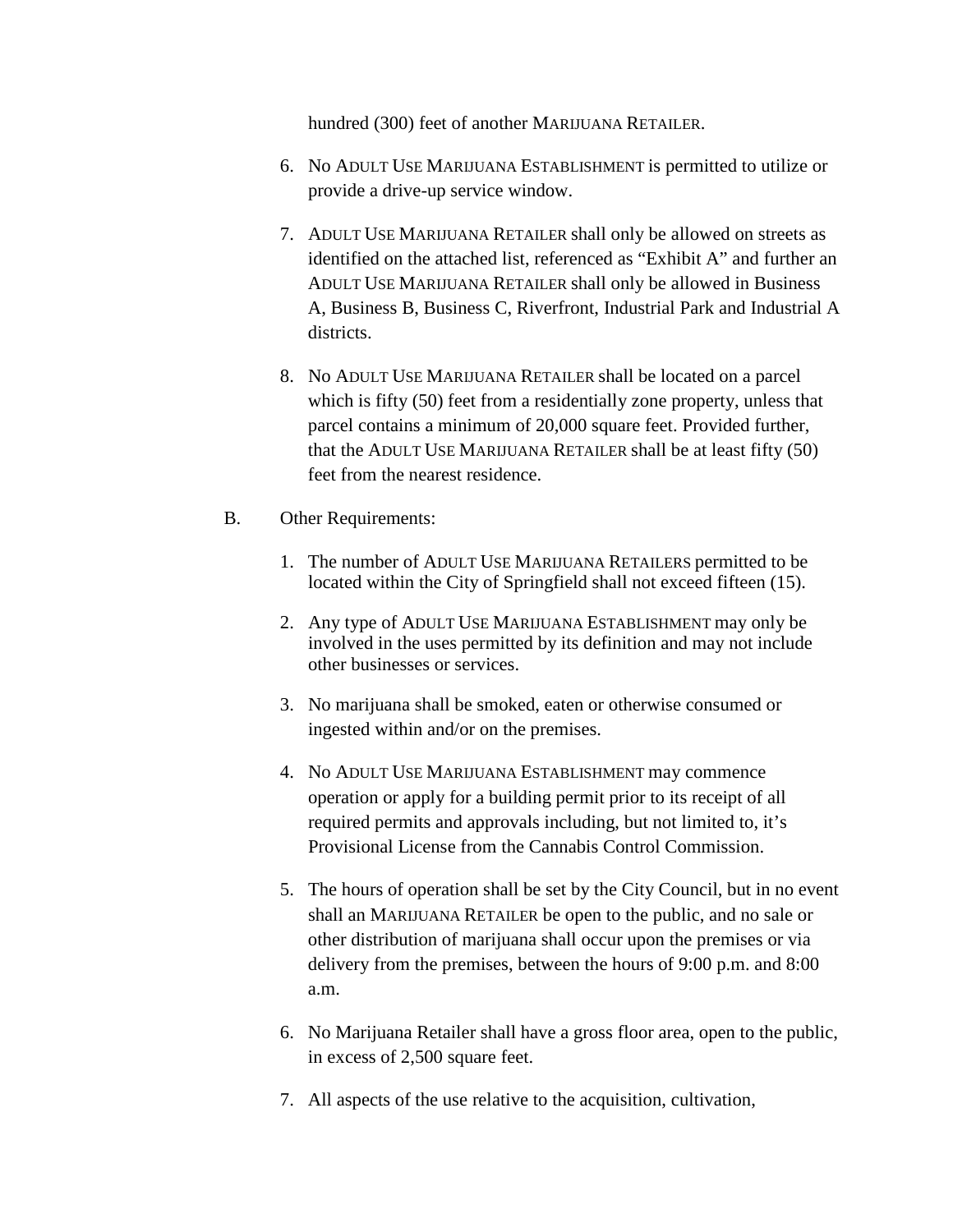possession, processing, sales, distribution, dispensing, testing or administration of marijuana, products containing marijuana, related supplies, or educational materials must take place at a fixed location within a fully enclosed building and shall not be visible from the exterior of the business. They may not be permitted to be located in a trailer, storage freight container, motor vehicle or other similar type potentially movable enclosure.

- 8. No ADULT USE MARIJUANA ESTABLISHMENT shall be allowed to operate from a movable, mobile or transitory location.
- 9. ADULT USE MARIJUANA ESTABLISHMENTS are not permitted as a HOME OCCUPATION.
- 10. Signage shall be displayed on the exterior of the ADULT USE MARIJUANA ESTABLISHMENT'S entrance in plain sight of the public stating that "Access to this facility is limited to individuals 21 years or older." in text two (2) inches in height. Additionally, all other signage must comply with all other applicable signage regulations in Article 9 and 935 CMR 500.
- 11. Marijuana plants, products, and paraphernalia shall not be visible from outside the building in which the ADULT USE MARIJUANA ESTABLISHMENT is located and shall comply with the requirements of 935 CMR 500. Any artificial screening device erected to eliminate the view from the public way shall also be subject to a vegetative screen and the Council shall consider the surrounding landscape and viewshed to determine if an artificial screen would be out of character with the neighborhood.
- 12. No outside storage is permitted.
- 13. Ventilation all ADULT USE MARIJUANA ESTABLISHMENTS shall be ventilated in such a manner that no:
	- a. Pesticides, insecticides or other chemicals and/or products used in the cultivation or processing are dispersed into the outside atmosphere; and
	- b. No odor from marijuana or its processing can be detected by a person with an unimpaired and otherwise normal sense of smell at the exterior of the ADULT USE MARIJUANA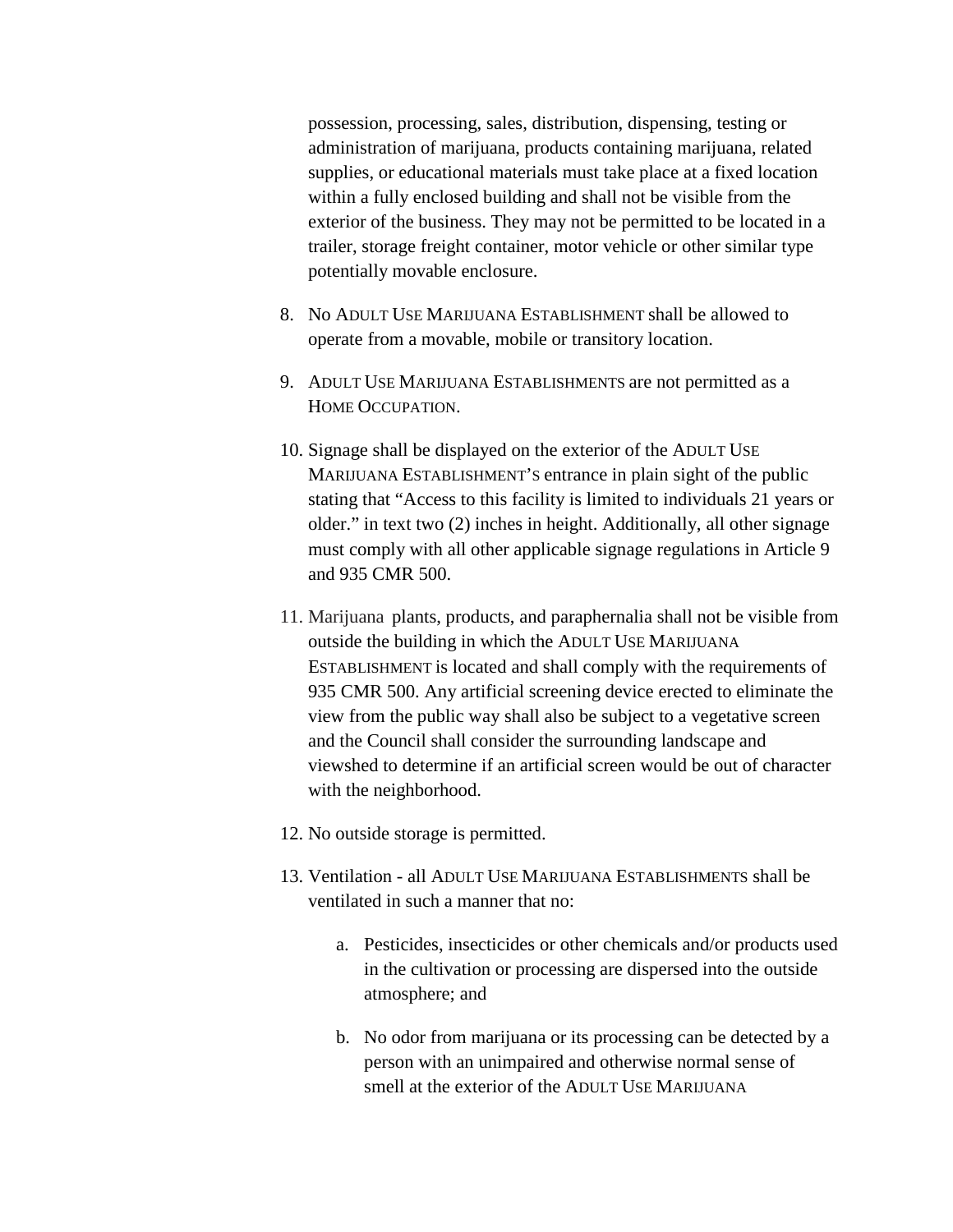ESTABLISHMENT or at any adjoining use or property.

- D. Reporting Requirements:
	- 1. All Special Permit holders for an ADULT USE MARIJUANA ESTABLISHMENT shall provide the Police Department, Fire Department, Board of Heath, Building Commissioner, Zoning Administrator and the City Council with the names, phone numbers and email addresses of all management staff and key-holders, including a minimum of two (2) operators or managers of the facility identified as contact persons to whom one can provide notice if there are operating problems associated with the establishment. All such contact information shall be updated as needed to keep it current and accurate.
	- 2. The local Building Commissioner, Board of Health, Police Department, Fire Department and City Council shall be notified in writing by an ADULT USE MARIJUANA ESTABLISHMENT owner/operator/ manager:
		- a. A minimum of thirty (30) days prior to any change in ownership and/or management of that facility.
		- b. Immediately or as soon as practicable possible, but no later than twenty-four (24) hours, following the discovery of a violation or potential violation of any law or any criminal or potential criminal activities or attempts of violation of any law at the ADULT USE MARIJUANA ESTABLISHMENT.
	- 3. Permitted ADULT USE MARIJUANA ESTABLISHMENTS shall file an annual report to the Building Commissioner and Zoning Administrator no later than January 31st of each year, providing a copy of all current applicable state licenses for the facility and/or its owners and demonstrate continued compliance with the conditions of the Special Permit.
	- 4. The owner and/or manager is required to respond by phone or email within twenty four (24) hours of contact by a city official concerning their ADULT USE MARIJUANA ESTABLISHMENT at the phone number or email address provided by the City.
- E. Issuance/Transfer/Discontinuance of Use: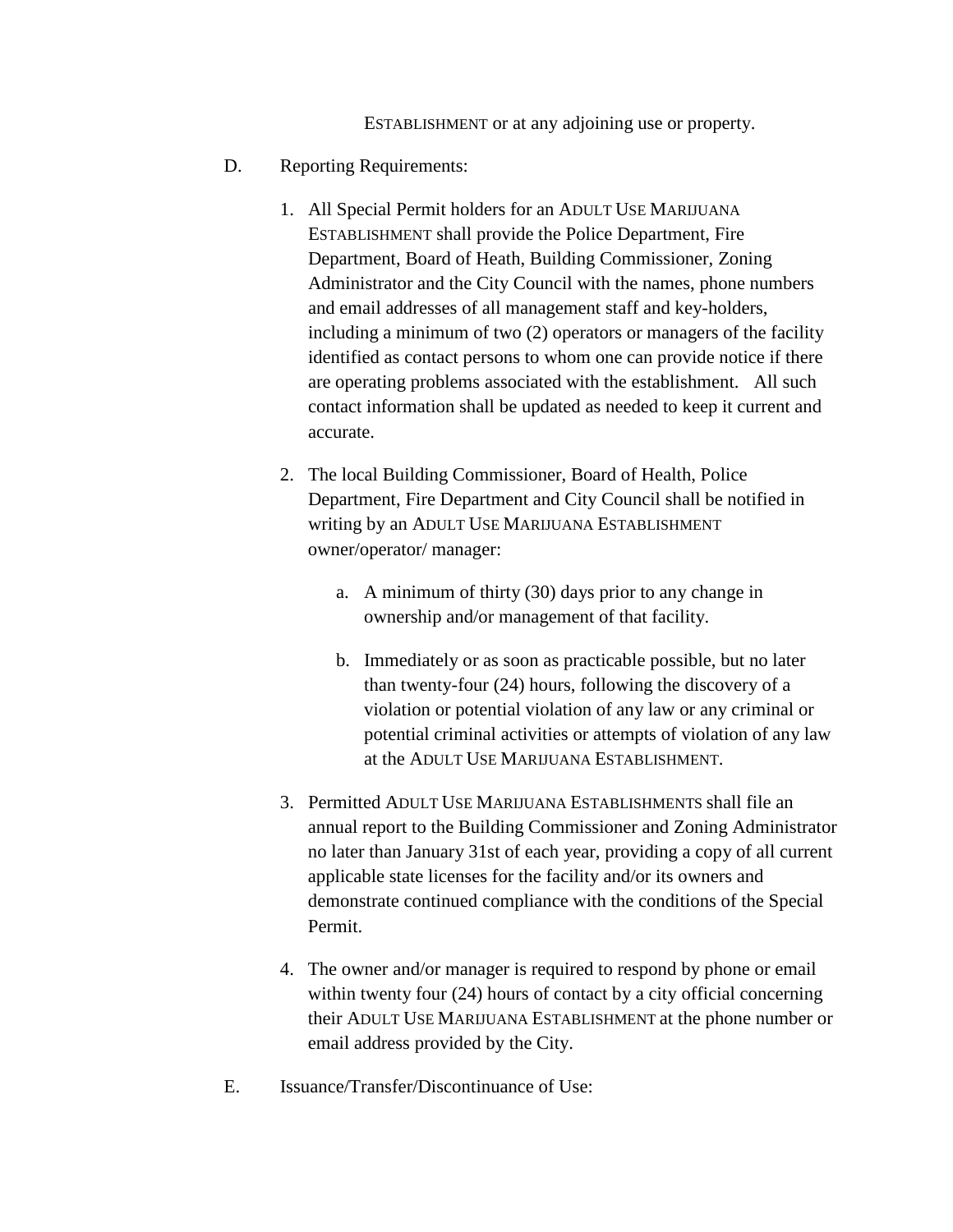- 1. Special Permits shall be issued for an initial period of twelve (12) months. If there are no violations and/or breaches of this Section or conditions of the Special Permit during that time frame, the Special Permit shall be automatically renewed.
- 2. Special Permits shall be issued for a specific parcel.
- 3. Special Permits shall be non-transferable to another ADULT USE MARIJUANA ESTABLISHMENT operator, owner or parcel.
- 4. Special Permits shall have a term limited to the duration of the applicant's ownership/control of the premises as an ADULT USE MARIJUANA ESTABLISHMENT, and shall lapse:
	- a. If the permit holder ceases operation of the ADULT USE MARIJUANA ESTABLISHMENT; and/or
	- b. The permit holder's license by the Commission expires, is suspended or is terminated.
- 5. The permit holder shall notify the Building Commissioner/Zoning Administrator and City Council, in writing, within forty eight (48) hours of such lapse, suspension, cessation, discontinuance or expiration; and
- 6. An ADULT USE MARIJUANA ESTABLISHMENT shall be required to remove all material, plants, equipment and other paraphernalia prior to surrendering its state Registration or ceasing its operation.
- 7. The Special Permit shall be subject to revocation for violations of Section 4.7.110 and/or breaches of the conditions of the Special Permit.
- 8. Any operating ADULT USE MARIJUANA ESTABLISHMENT within the City of Springfield shall be inspected annually by the Building Commissioner, or his/her designee(s), to ensure compliance with this Section and with any conditions imposed by the City Council as a condition of the Special Permit approval.

## **4.7.115 Special Permit Application Requirements**

Applications for Special Permits for an ADULT USE MARIJUANA ESTABLISHMENT will be processed in the order that they are filed with the city. The approval of a Special Permit for any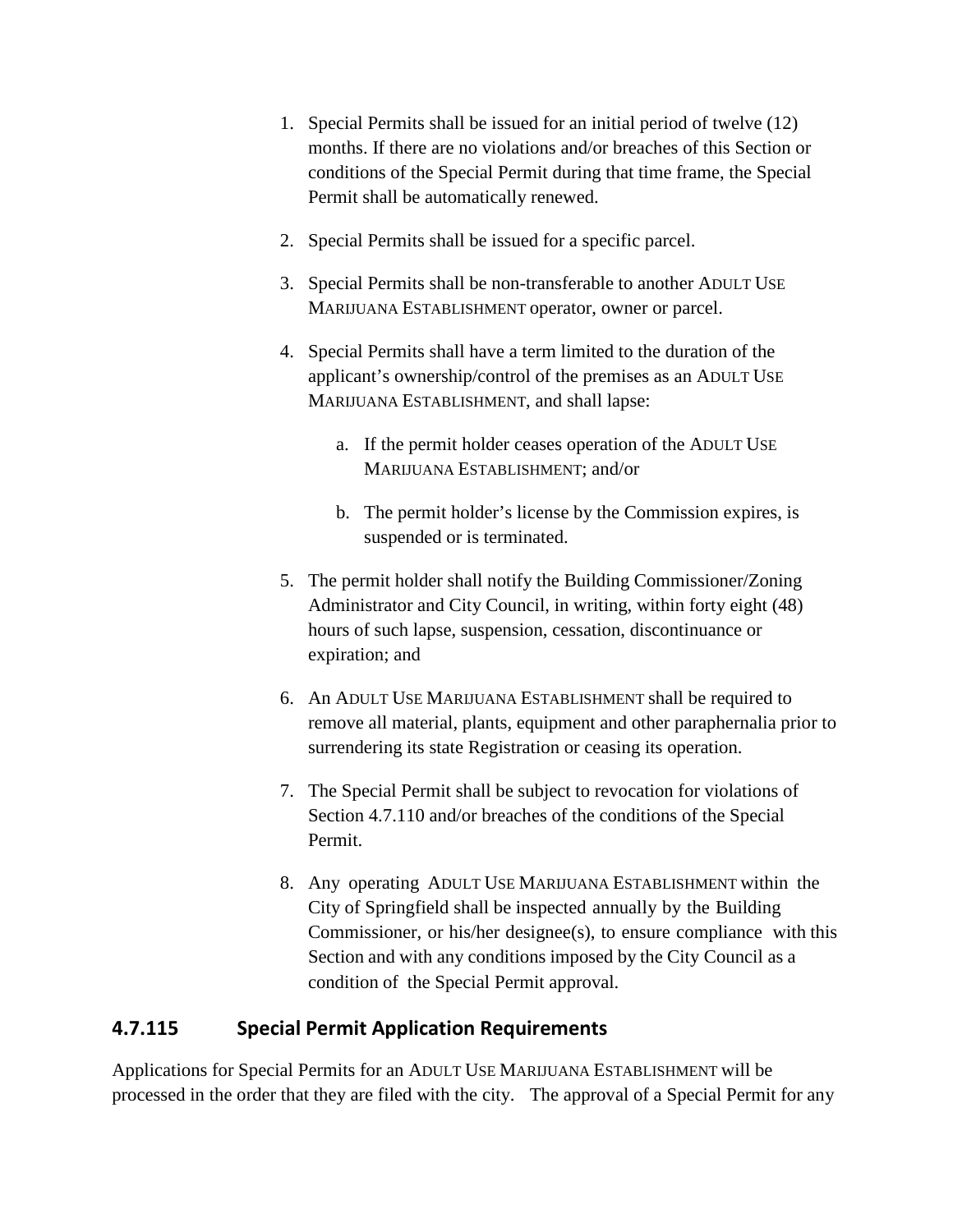ADULT USE MARIJUANA ESTABLISHMENT is up to the discretion of the Springfield City Council and will not be based automatically on the order in which applications have been submitted but rather the Council will be making their determinations based on selecting the ADULT USE MARIJUANA ESTABLISHMENT that it Finds are in the best interests of the City and best comply with the standards and intent of this Ordinance. While the City Council is authorized to approve Special Permits for ADULT USE MARIJUANA ESTABLISHMENTS in an amount up to, but not exceeding fifteen (15) licenses for Marijuana Retailers, the City Council is not obligated to approve an application for an ADULT USE MARIJUANA ESTABLISHMENT that it doesn't Find is in the best interests of the City and/or complies with the standards and intent of this Ordinance just because the maximum number of allowed Special Permits for an ADULT USE MARIJUANA ESTABLISHMENT haven't been approved.

In addition to the standard application requirements for Special Permits, such applications for an ADULT USE MARIJUANA ESTABLISHMENT shall include the following:

- A. The name and address of each owner of the ADULT USE MARIJUANA ESTABLISHMENT facility/operation;
- B. A Copy of the applicants Host Community Agreement or in the event that a Host Community Agreement has not been granted, Petitioner shall state the date and manner in which they contacted the City requesting a Host Community Agreement.
- C. If it's in conjunction with an approved RMD, a copy of its registration as an RMD from the Massachusetts Department of Public Health in accordance with 105 CMR 725.000 or from the Cannabis Control Commission in accordance with 935 CMR 500.
- D. Proof of Liability Insurance Coverage or Maintenance of Escrow as required in 935 CMR 500.
- E. Evidence that the applicant has site control and right to use the site for an ADULT USE MARIJUANA ESTABLISHMENT in the form of a deed or valid purchase and sales agreement or, in the case of a lease, a notarized statement from the property owner and a copy of the lease agreement;
- F. Evidenced that a Community Outreach Meeting, in accordance with 935 CMR 500, has occurred and that the meeting occur within the neighborhood that the project will be located, when possible.
- G. A notarized statement signed by the ADULT USE MARIJUANA ESTABLISHMENT organization's Chief Executive Officer and corporate attorney disclosing all of its designated representatives, including officers,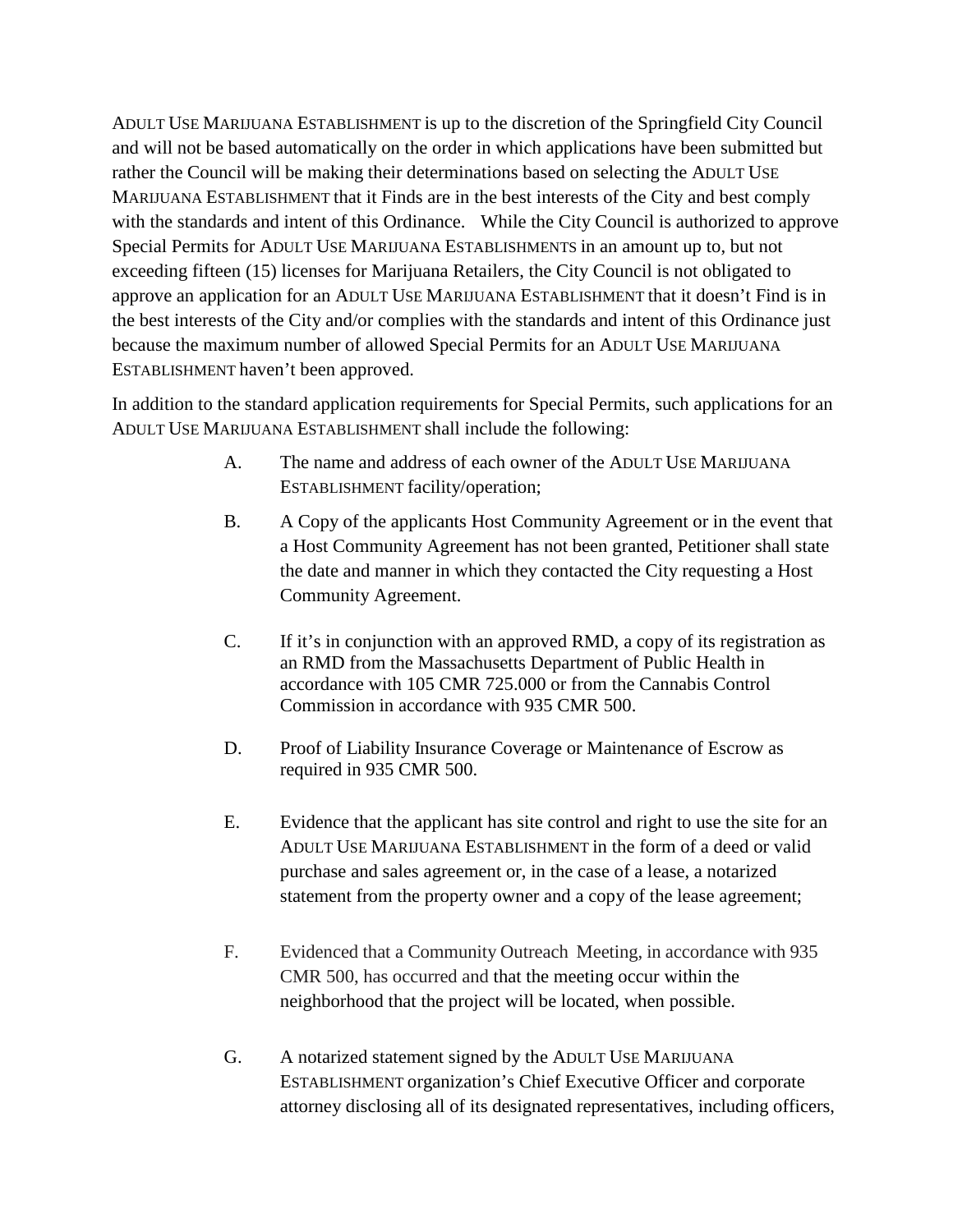directors, shareholders, partners, members, managers, or other similarly-situated individuals and entities and their addresses. If any of the above are entities rather than persons, the applicant must disclose the identity of all such responsible individual persons;

- H. In addition to Site Plan Review Submission Requirements found in Section 12.3.40, plans must also detail all proposed security measures for the ADULT USE MARIJUANA ESTABLISHMENT including but not limited to lighting, fencing, cameras, alarms, etc., thus ensuring the safety of employees and patrons and to protect the premises from theft and/or other criminal activity. This plan should also include security measures for the transportation and/or delivery of marijuana and marijuana products.
- I. A detailed floor plan identifying the areas available and functional uses (including square footage).
- J. A detailed sign plan.
- K. The Council may require a pedestrian/vehicular traffic impact study to establish the Adult Use Marijuana Establishment's impacts at peak demand times, including a line queue plan to ensure that the movement of pedestrian and/or vehicular traffic along the public right of ways will not be unreasonably obstructed.
- L. An odor control plan detailing the specific odor-emitting activities or processes to be conducted on-site, the source of those odors, the locations from which they are emitted from the facility, the frequency of such odor-emitting activities, the duration of such odor-emitting activities, and the administrative of odor control including maintenance of such controls.
- M. A Management Plan including a description of all activities to occur on site, including all provisions for the delivery of marijuana and related products to an ADULT USE MARIJUANA ESTABLISHMENT or off-site direct delivery.
- N. Individual written plans which, at a minimum comply with the requirements of 935 CMR 500, relative to the marijuana establishments:
	- 1. Operating procedures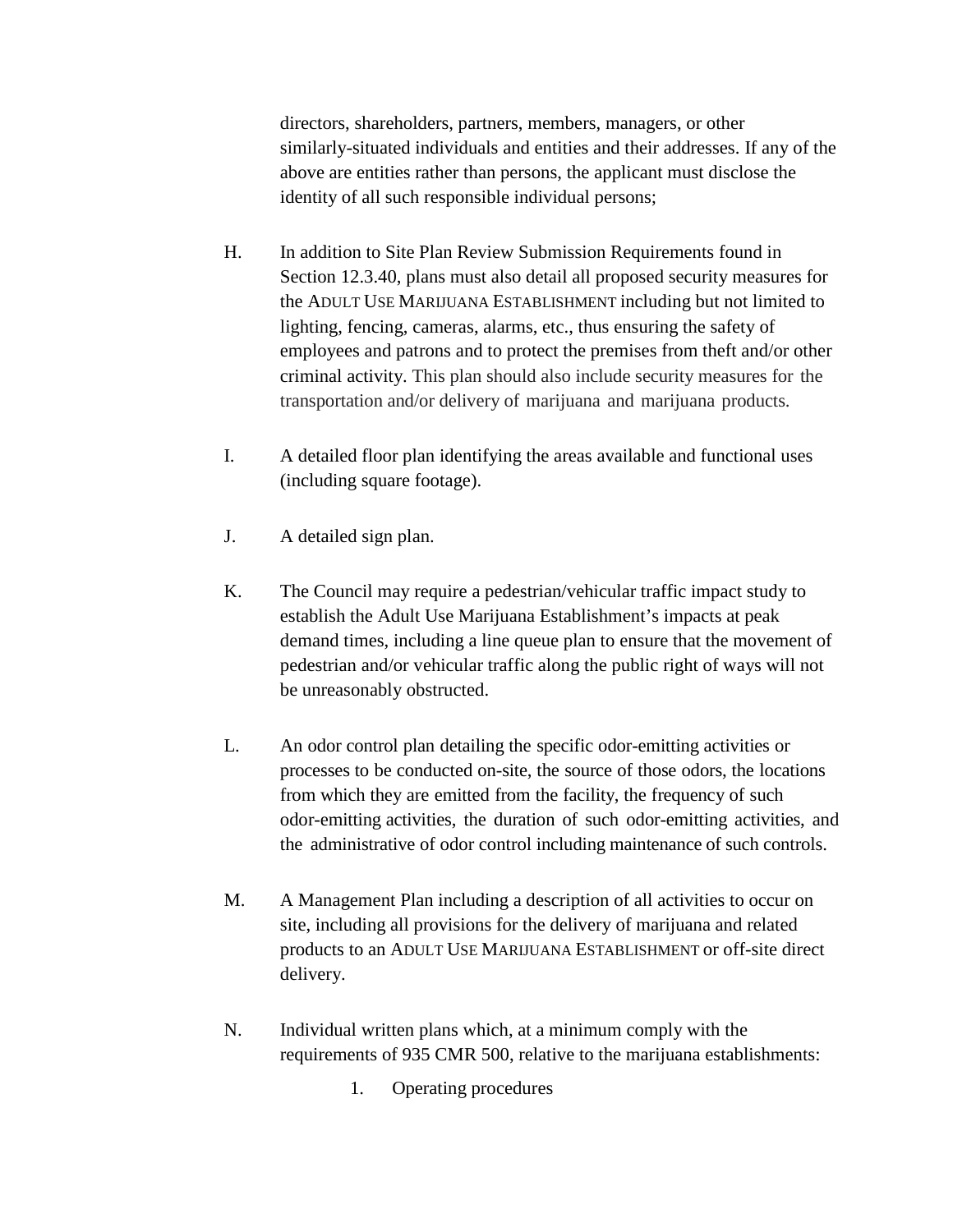- 2. Marketing and advertising
- 3. Waste disposal
- 4. Transportation and delivery of marijuana or marijuana products
- 5. Energy efficiency and conservation
- 6. Security and alarms
- 7. Decommissioning of the ADULT USE MARIJUANA **ESTABLISHMENT**

#### **4.7.116 Findings**

In addition to the standard Findings for a Special Permit the City Council must also find all the following:

- A. That the ADULT USE MARIJUANA ESTABLISHMENT is designed to minimize any adverse visual or economic impacts on abutters and other parties in interest;
- B. The ADULT USE MARIJUANA ESTABLISHMENT is consistent with and does not derogate from the purposes and intent of this Section and the Zoning Ordinance.
- C. That the ADULT USE MARIJUANA ESTABLISHMENT demonstrates that it will meet or exceed all the permitting requirements of all applicable agencies within the Commonwealth of Massachusetts and will be in compliance with all applicable state laws and regulations;
- D. That the applicant has satisfied all of the conditions and requirements of this Section and other applicable Sections of this Ordinance;
- E. That the ADULT USE MARIJUANA ESTABLISHMENT project meets a demonstrated need;
- F. That the ADULT USE MARIJUANA ESTABLISHMENT facility provides adequate security measures to ensure that no individual participant will pose a direct threat to the health or safety of other individuals, and that the storage and/or location of cultivation is adequately secured; and